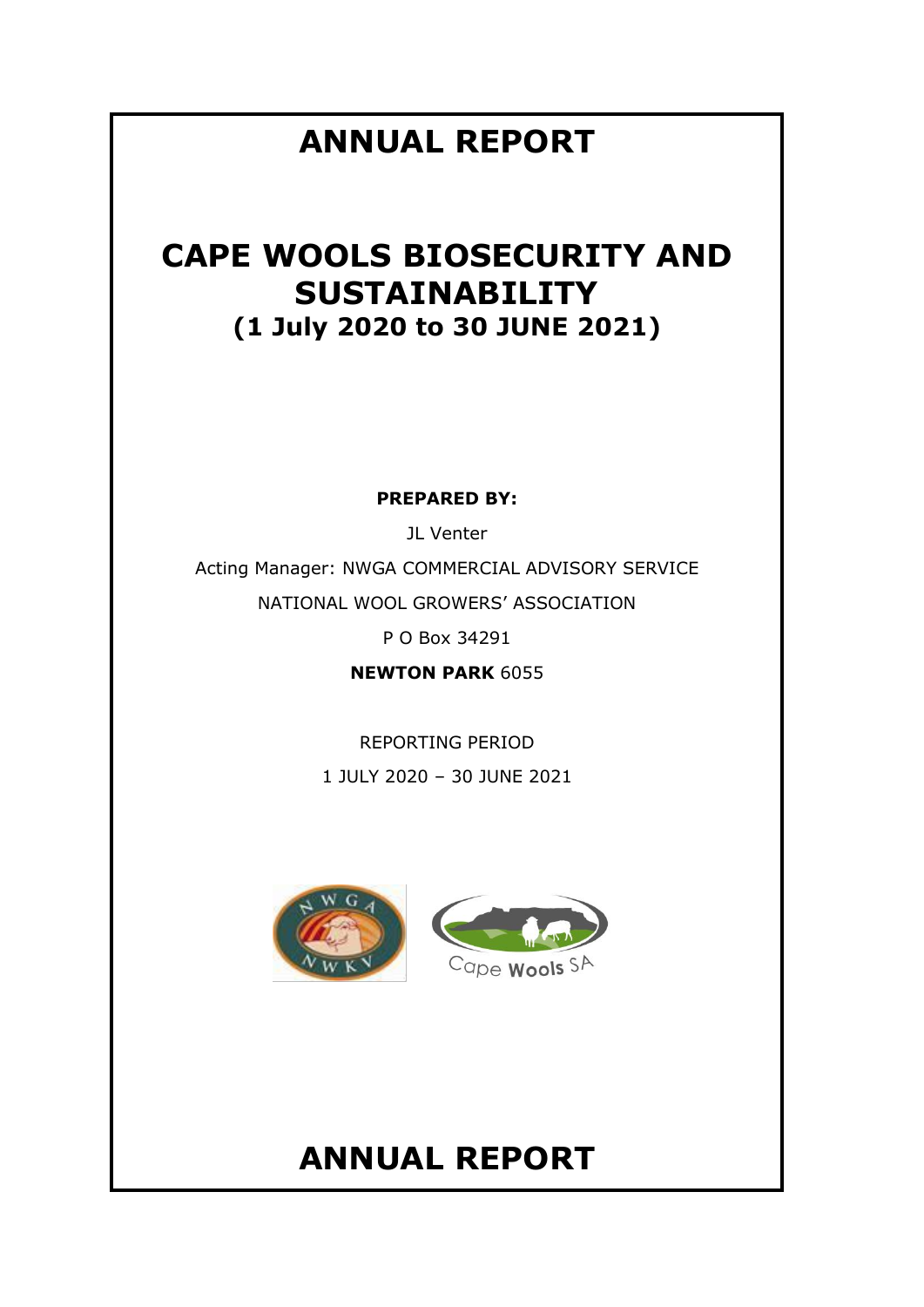#### **1. SERVICE: DELIVERY OF ON FARM ASSESSMENTS**

#### **1.1 Description of Service**

Deliver information and skills to equip and monitor farmers for sustainable production practices.

1.2 Defined Outcomes and Targets per Agreed Programme

#### **Outcomes:**

- Promote and implement sustainable practices in terms of the SCWS
	- o During each audit visit the importance of sustainable practices are highlighted to make farmers aware of the importance of responsible wool production practices.
- Create awareness by means of interaction with farmers and farmers' days
	- o 48 Farmers' days were held to create awareness of the SCWS. A total of 640 farmers attended these days.
- Assist farmers with enrolling for self-evaluation
	- Farmers prefer an audit by one of the auditors and aren't really interested in self- evaluation.
- Conduct on farm assessments as required in terms of the SCWS
	- o 120 On-farm assessments were conducted during the reporting period.
- Follow up with farmers on the corrective procedures about non-conformances.
	- o A total of 17 follow-up visits were done during the reporting period.
- Provide advice and guidance to farmers on all biosecurity related issues.
	- o Advice and guidance regarding the importance of biosecurity is given to farmers on a continuous basis during visits.
	- $\circ$  Biosecurity articles were published in every publication of Wool Farmer magazine on various topics, including Rift Valley Fever, Foot rot, On-farm Biosecurity measures, Feedlots, management calendars, parasite control, etc.

*CWSA Biosecurity posters distributed to producers during visits.*

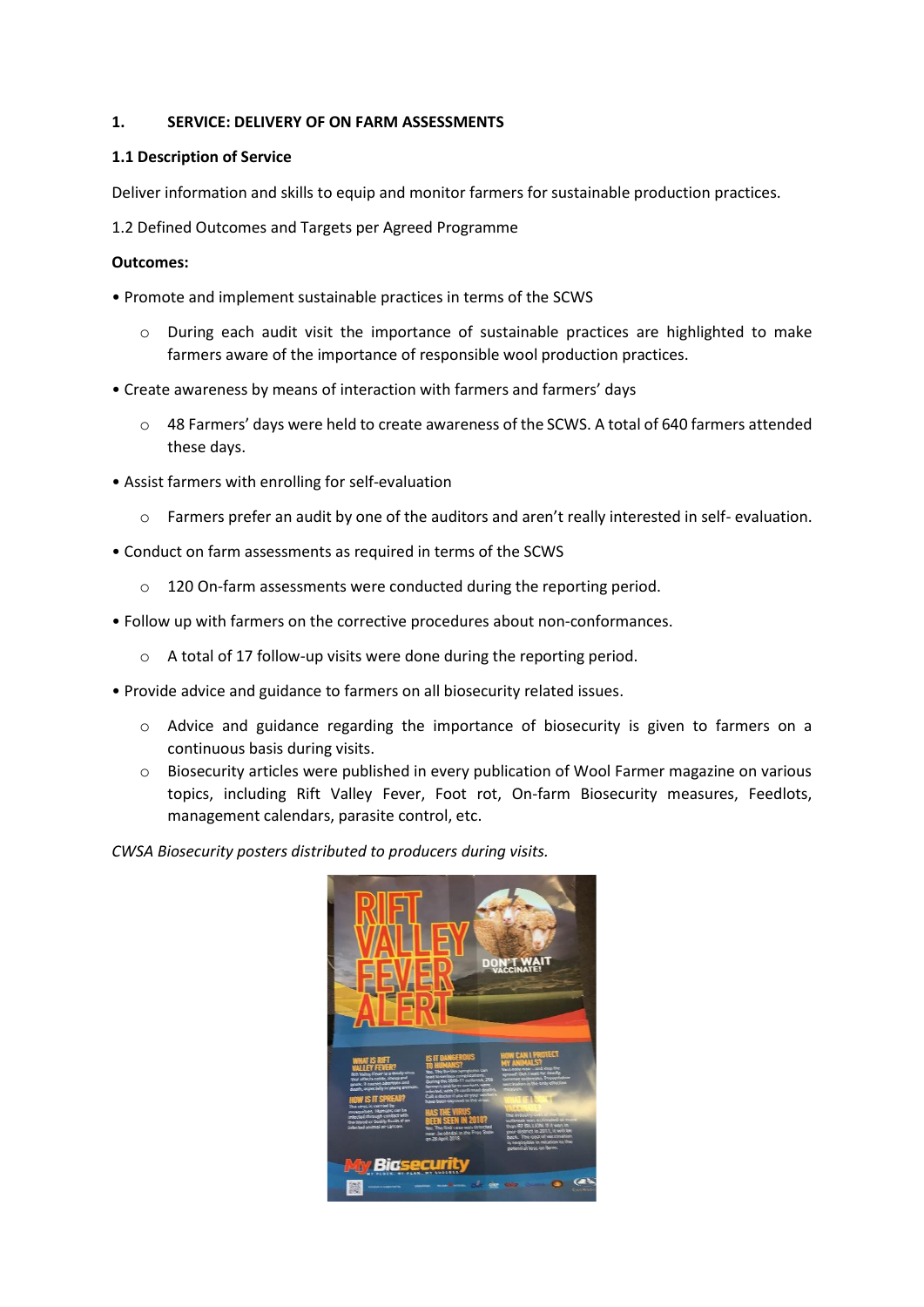#### **Targets:**

- Suggestions as to improvements within the standards.
	- o 5 Zoom meetings were held with Webroute and Cape Wools and contributions were made towards improvements on the standards.
- Have 5 advisors available to conduct on farm assessments.
	- o Advisors are available for conducting farm assessments.
- A target of 1180 uploaded completed assessments are set per annum.
	- o A total of 210 assessments were completed and uploaded.

*SCWS audit with farmer from Northern Cape (left) and NWGA Advisors being trained on SCWS audits by Mr Steve van Schoor from SAMIC (right).*



- Hold information days to inform farmers about the requirements of the guidelines;
	- $\circ$  48 Information days were held to create awareness of the SCWS. A total of 640 farmers attended these days.
- Follow up with farmers where items are outstanding, and proof needs to be submitted;
	- o A total of 17 follow-up visits were done during the reporting period.

*Pictures below are examples of proof of practices and infrastructure captured during SCWS audits: Livestock identification (left) and planted pastures (right).*

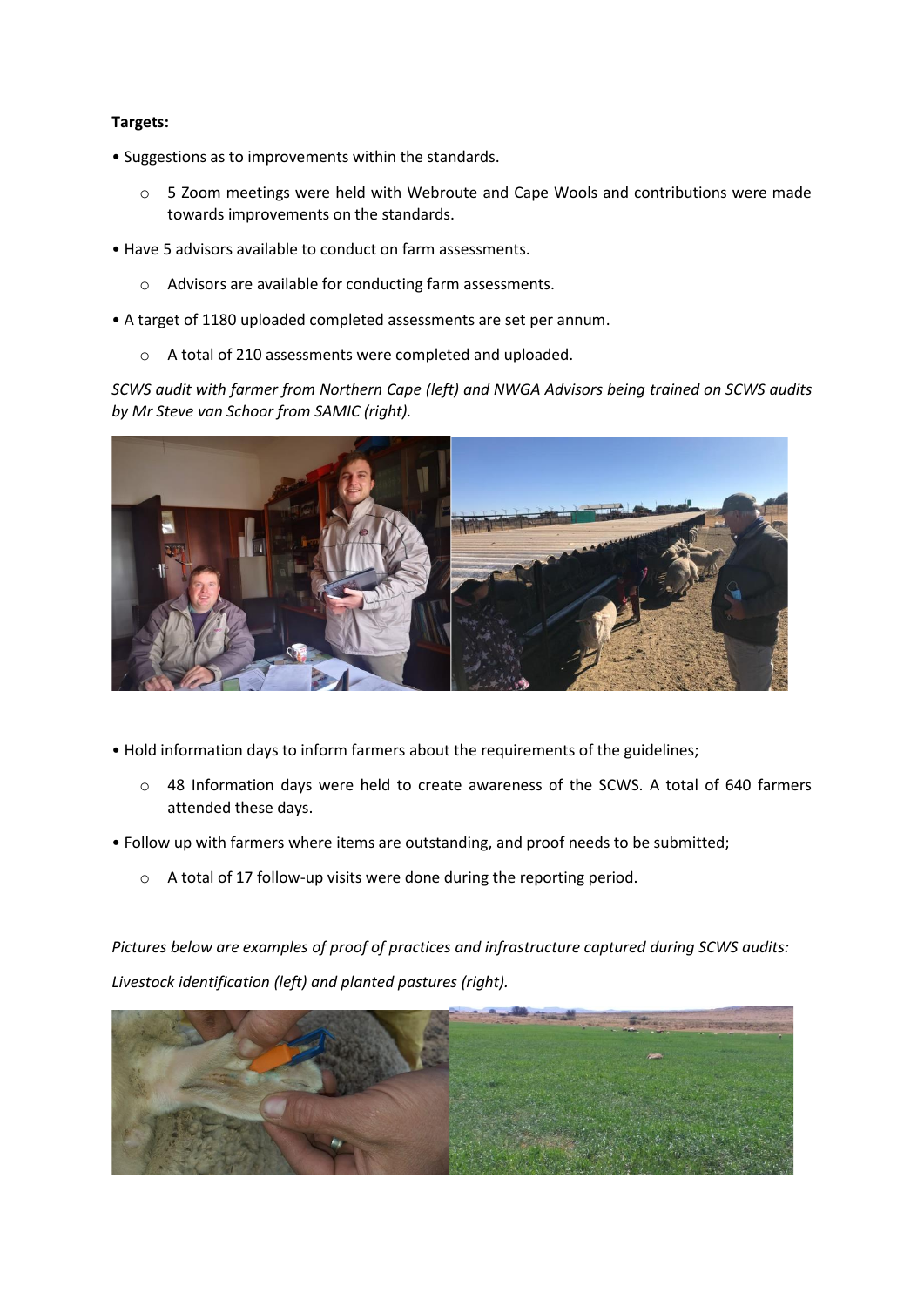*Natural grazing (left) and fenced dumping site (right).*



*Lambing camp (L) and farm worker housing (R).*



*Lockable poison store (L) and feedlot (R).*

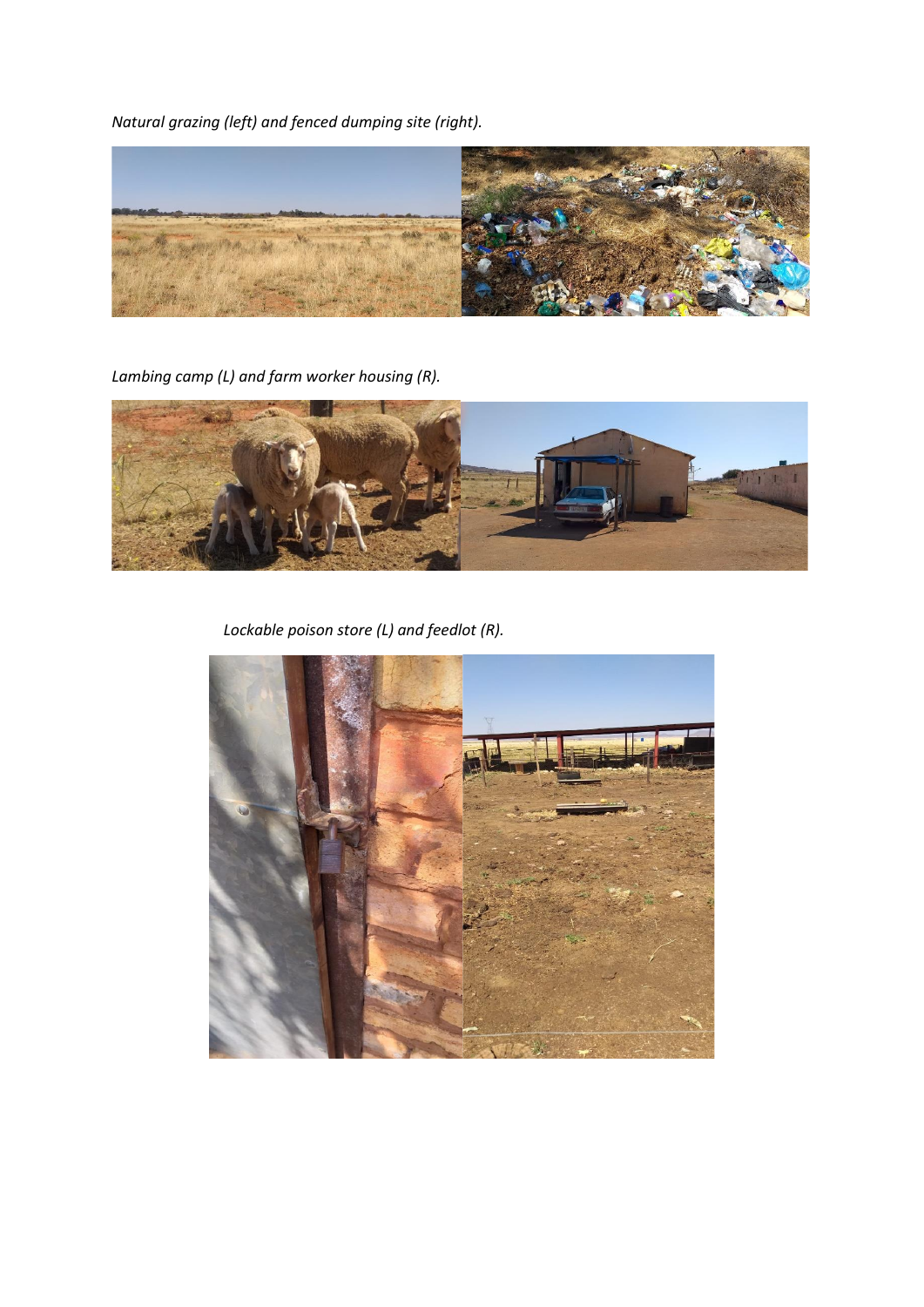*Safety equipment (L) and hunting chair as improvised for predator management (R).*



- Inform farmers via publications of pertinent points in the guidelines;
	- o Two articles on biosecurity were published in the Wool Farmer and "Veeplaas" respectively.
- Biosecurity information transfer to farmers and vaccination awareness and recording;
	- $\circ$  Advice and guidance regarding the importance of biosecurity are given to farmers on a continuous basis during visits.
- Implementation of vaccination register into traceability platform.
	- o The traceability platform has not been developed yet.

#### **2. CHALLENGES EXPERIENCED WITH PROVIDING THE ABOVE MENTIONED SERVICE:**

- Strong negativity from brokers' field staff towards this assessment.
- Farmers view this assessment as inferior to RWS.
- Farmers question the need for another assessment due to the aforementioned misunderstanding.
- Farmers do not see the need for these assessments.
- Covid-19 restrictions also have hampered the activities of Advisors, as many farmer association meetings were cancelled.
- Several visits for SCWS audits were also postponed by farmers who do not allow outside people on the farm due to Covid.